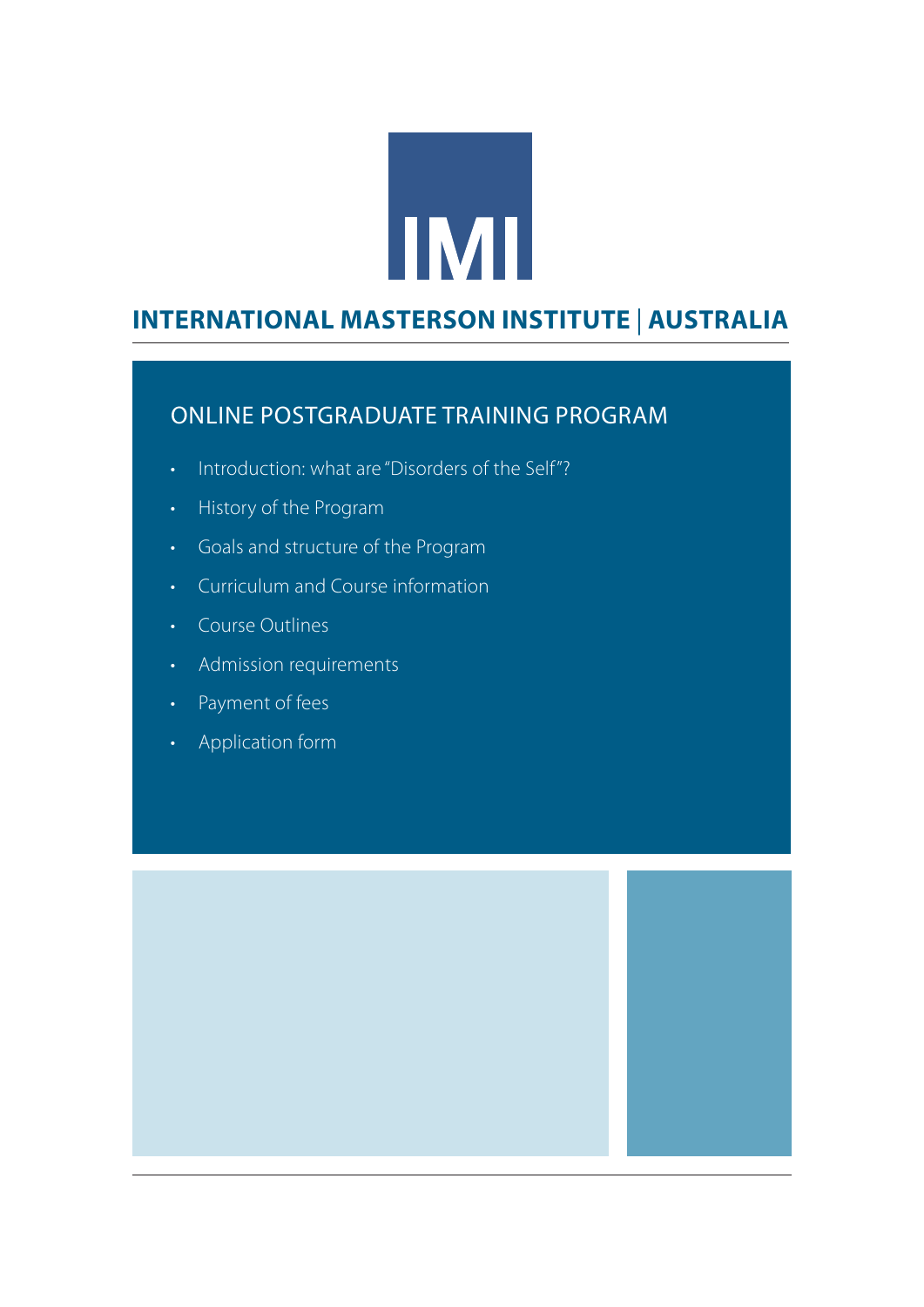# INTERNATIONAL MASTERSON INSTITUTE | AUSTRALIA

#### **INTRODUCTION**

INTERNATIONAL MASTERSON INSTITUTE

#### *What are "Disorders of Self"?*

Research in affective neuroscience by contemporary pioneers such as Antonin Damasio, Jaak Panksepp and Alan Schore reveals how human beings are neuronally wired to support the emergence of a 'self' which develops optimally from birth when nurtured by caregivers. In adulthood, an individual whose self has been nurtured in this way will show capacities which reflect the emergence and maturing of his or her 'self'. She will be aware of her own feelings and able to manage them; she will assert herself appropriately with others, as well as being able to sustain close or intimate relationships; she will have the capacity to direct herself with regard to goal setting and meeting the challenges of reality with a sense of well being and competency. She will be able to experience herself as a worthwhile and competent person, whose humanness encompasses both strengths and weaknesses.

Healthy self esteem is the consequence of the development of these capacities of the real self. By contrast, adults and adolescents who suffer from poor self esteem have difficulties in experiencing and/or acknowledging their feelings. They feel "bad" about themselves –often at a nonconscious level – which gives rise to difficulties in self assertion and self activation. These difficulties compound if untreated, leading to further cycles of self attack and self hatred, which in turn impacts on the individual's ability to form secure and lasting relationships. Many of the symptoms of the underlying disorder of self arise in the form of "depression" or an "anxiety disorder". In our experience, the clinician in private practice and the psychiatric registrar on an inpatient unit are treating manifestations of the same underlying problem of disorder of self, reflected in different levels of functioning: the patient's impaired real self, masked by the defenses of a maladaptive and reactive "false self ".

The clinician who is competent in the diagnosis and treatment of disorders of self is most effectively placed – whether within a private setting or public hospital – to help a wide range of people through helping identify and inform treatment options best suited to their needs.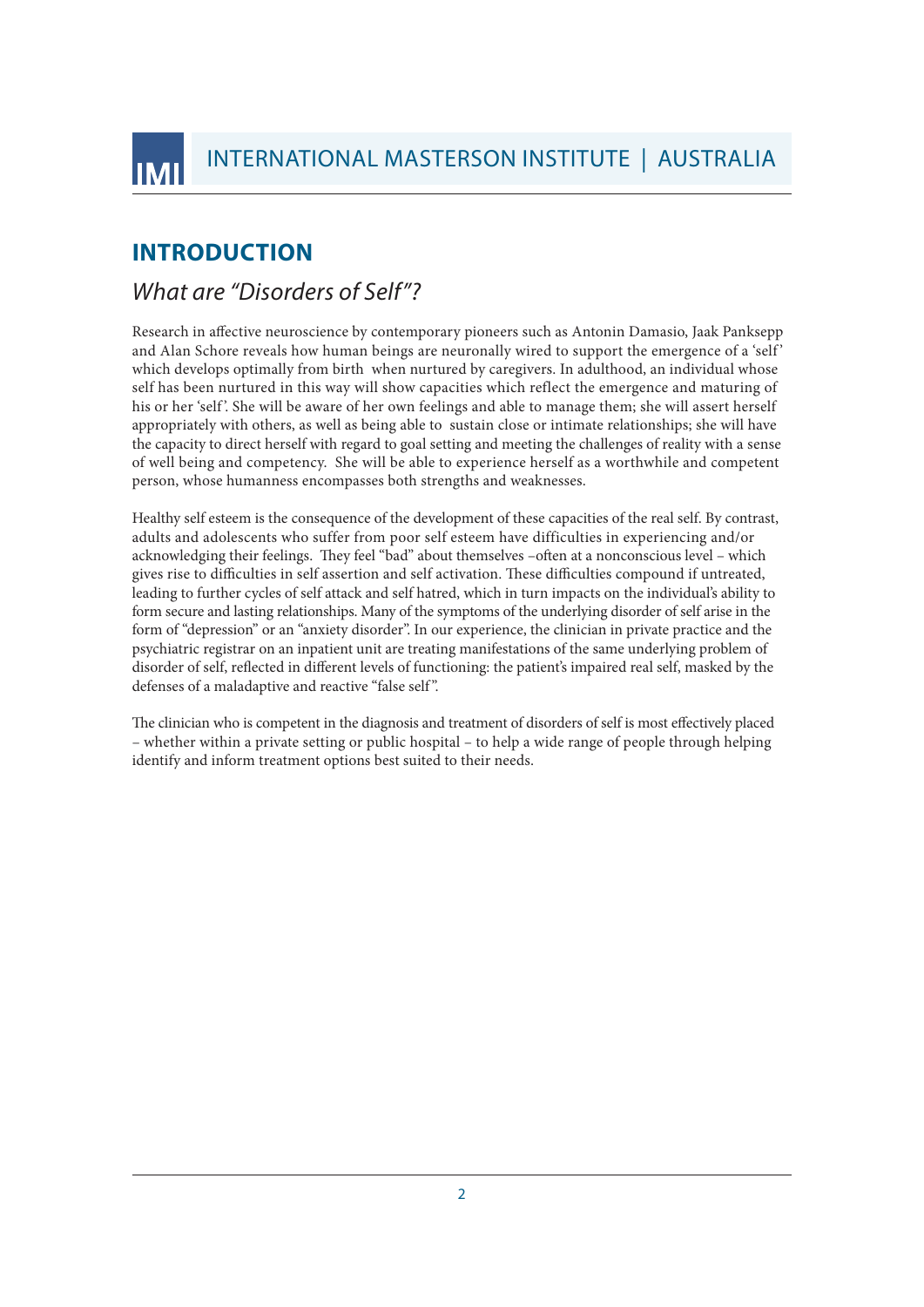## **THE THREE YEAR POSTGRADUATE TRAINING PROGRAM**

Fifty years ago, the late Professor James Masterson, Emeritus Professor of Psychiatry at Cornell University Medical School prior to his death in 2011, began his career as an adolescent psychiatrist interested in research into behavioural acting out in adolescents. The adolescent turmoil theory at that time stated that adolescents who had symptoms did not need treatment because they would grow out of them. His landmark longitudinal research, published in his trilogy of books on "The Psychiatric Dilemma of Adolescence"(1973) led him to conclude that adolescents do not grow out of turmoil but rather develop into adults whose lives are impaired by inflexible character traits. The results of his inpatient research, published in "From Borderline Adolescent to Functioning Adult"(1980), revealed how rigid character traits form as a defense against an unconscious abandonment depression, whose origins could be traced back to underlying problems within the maternal-infant dyad.

This insight into the arrest of the self, anchored by a nonconscious 'abandonment' depression became the cornerstone of a large body of work laying out the clinical approach to the treatment of these patients. This led to the setting up of training institutes on the East and West Coast of the USA. Professor Masterson was joined in this endeavour by Ralph Klein, MD, who was at one time Associate Professor of Psychiatry at the College for Physicians and Surgeons at Columbia University. Dr. Klein served as Clinical Director of the Masterson Group into the Research and Treatment of Personality Disorder. He was the originator of much ground breaking research into the treatment of the schizoid disorder of self and was co-author with Masterson on many of his seminal textbooks.

Professor Masterson became the founder of the American Society for Adolescent Psychiatry and Director of the Masterson Group for Treatment and Research in to Personality Disorder. The International Masterson Institute (IMI) oversaw the development of training institutes in South Africa, Turkey, Denmark, England and Australia. At the same time, Kent Hoffman and his colleagues, who undertook the Masterson Training in the 1980's, integrated seminal insights from the Masterson/Klein body of work with emerging research from attachment theory into the Circle of Security, now an award winning and internationally acclaimed Program which seeks to transform the intergenerational transmission of psychopathology.

The Postgraduate Online Training in the Psychotherapy of the Disorders of the Self, a collaboration between Australian clinicians trained in this model, formed an affiliation with the International Masterson Institute (West Coast USA) to make this training available online in Australia in 2013.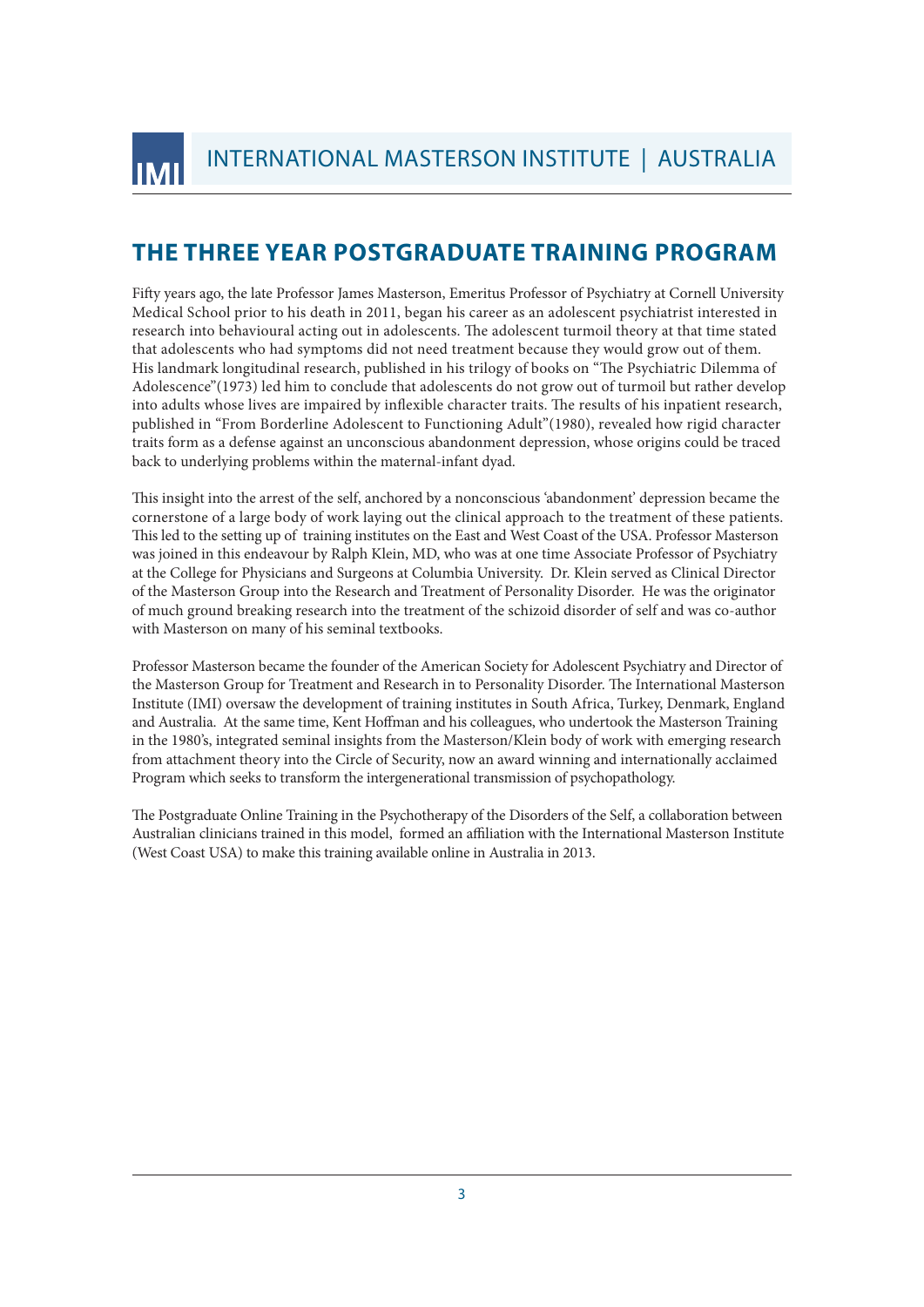INTERNATIONAL MASTERSON INSTITUTE

INTERNATIONAL MASTERSON INSTITUTE | AUSTRALIA

#### **GOALS AND STRUCTURE OF THE PROGRAM**

The Postgraduate Training Program has been specifically developed to teach a body of knowledge, best understood as a Developmental, Self and Object Relations theory, integrated with contemporary attachment theory and the neurobiologic development of the self. This integration is the necessary foundation to the development of clinical skills pioneered by Masterson and Klein which enable clinicians to diagnose and treat patients who have disorders of self.

#### *The curriculum of the Program is divided into three major areas:*

**Theories of Development,** which aim to give the student a grounding in the understanding of how healthy self development occurs, as well as how we come to form mental representations of ourselves and others (Object Relations theory).

**The Psychopathology and Psychodynamics of "Disorders of Self"**, with specific attention to the etiology, diagnosis, and clinical treatment with the Masterson approach, which enables the clinician bring together Object Relations and Self theory with a particular focus on the operations of procedural memory.

**Continuous Case Conference,** which enables students to integrate insights from Self/attachment theory with Object Relations theory with a rigorous focus on each clinical "moment".

#### *This integration takes place through:*

**Didactic Seminars,** which lay the foundation for the integration of theory in the first two years (2+) of the Program.

**Case conference,** which facilitates clinical integration of the core ideas.

**Individual weekly supervision**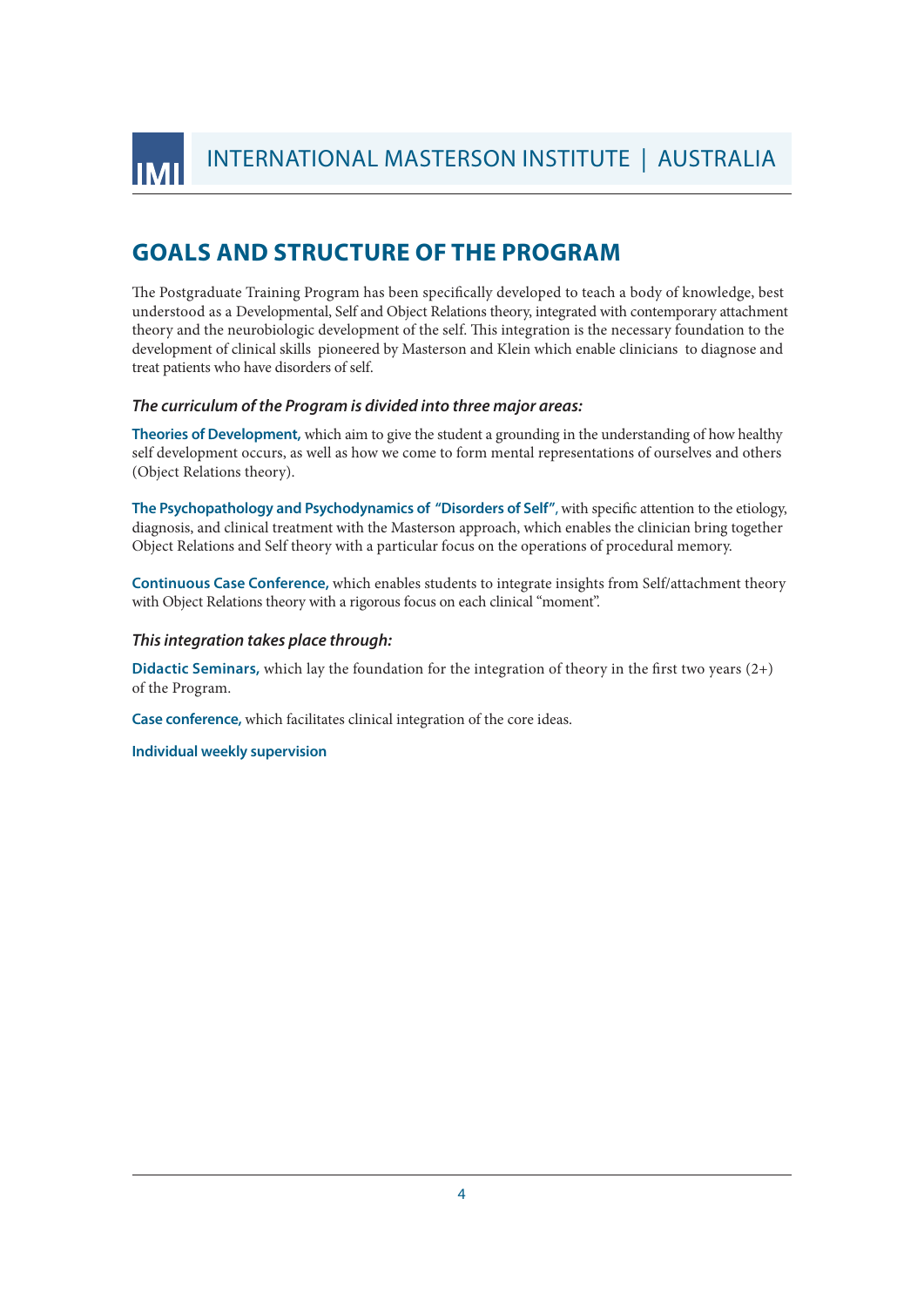## **COURSE INFORMATION**

INTERNATIONAL MASTERSON INSTITUTE

**IMI** 

| <b>Year One</b>     | <b>Theory</b>                                          | Psychopathology                  | <b>Treatment</b> |
|---------------------|--------------------------------------------------------|----------------------------------|------------------|
| Semester One        | The Self:<br>Developmental<br>and Attachment<br>theory | Borderline<br>Personality Org.   | Case Conference  |
| Semester Two        | Models of the Mind 1                                   | Narcissistic<br>Personality Org. | Case Conference  |
| <b>Year Two</b>     | <b>Theory</b>                                          | Psychopathology                  | <b>Treatment</b> |
| <b>Semester One</b> | Models of the Mind 2                                   | Differential<br>Diagnosis        | Case Conference  |
| <b>Semester Two</b> | Neurobiology                                           | Schizoid<br>Personality Org.     | Case Conference  |
| <b>Year Three</b>   | <b>Theory</b>                                          | Psychopathology                  | <b>Treatment</b> |
| Semester One        | Disorder of Self<br>and Trauma                         | Differential Diagnosis           | Case Conference  |
| Semester Two        | Countertransference                                    | Pharmacotherapy                  | Case Conference  |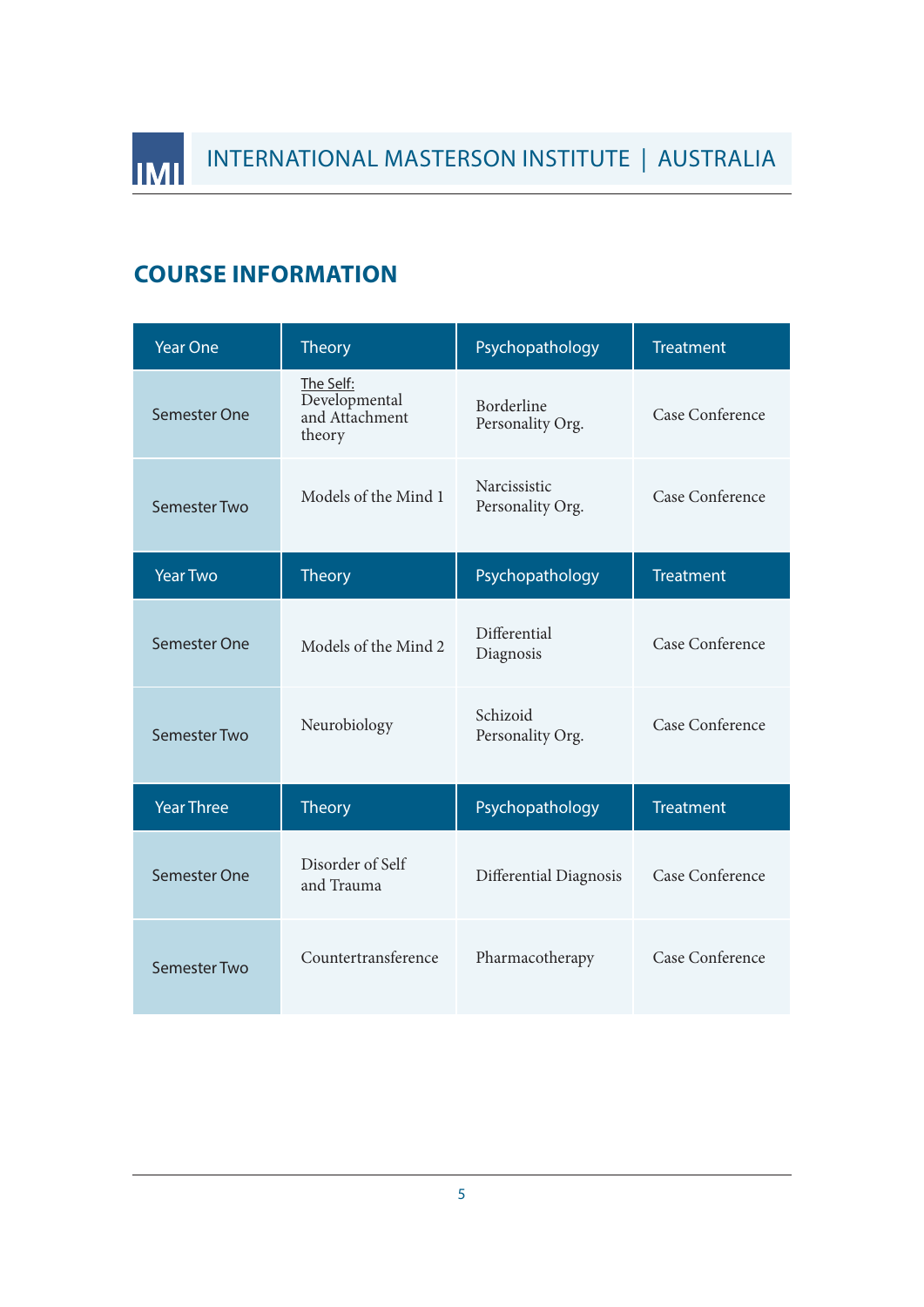INTERNATIONAL MASTERSON INSTITUTE | AUSTRALIA

#### **COURSE OUTLINES**

INTERNATIONAL MASTERSON INSTITUTE

#### *The Self: Developmental and Attachment Theory*

This course provides an overview of the processes involved in psychological development from infancy onward. It offers an understanding of the complicated interplay between the external and internal forces that influence the developing child. The growing body of theoretical knowledge concerning affect, memory and temperament will be explored from Mahler onward, through Bowlby and the Attachment Theorists, into the work of such theorists as Siegel, Stern, Tronick, Trevarthen, Beebe and Lachmann, culminating in the pioneering research of Allan Schore.

#### *Borderline Personality Disorder*

This course presents the Borderline Personality Disorder – the "separation sensitive" in Circle of Security\* terms – as a unique clinical entity, and one which is grasped through the pattern of intrapsychic structure rather than DSM 4 and 5 descriptive terminology. Masterson's approach to the Borderline disorder will be compared and contrasted with other approaches, in order to help participants appreciate similarities and differences with other schools of analytic thought. A case presentation will be followed through, in order to help participants link the clinical approach with seminal ideas such as intrapsychic structure, splitting, the "acting out" defences, the reunion fantasy, and the difference between real and maladaptive "false" selves. This course will also cross link insights developed by Masterson with empirical research offered by contemporary affective neuroscience.

#### *Models of the Mind 1 & 2*

This course has been designed to be a basic grounding in Object Relations theory as it arose in the last century. Object Relations theory, Self and attachment theory are the theoretical foundations in the field of disorders of self and the findings of contemporary affective neuroscience and neurobiology are best anchored on an appreciation of this foundation.

This course will cover the origins of Object Relations thinking as it arose in reaction to Freud's classic drive theory and important concepts such as internalization, splitting, projection/introjection will be elucidated through the work of Freud, Klein, Fairbairn, Guntrip and Winnicott. The conflicts in the field between the One person and two person models of psychoanalytic therapy will be elucidated in order to help students place attachment theory in the context of evolution of object relations theory and how this in turn leads to an enhanced understanding of intersubjectivity.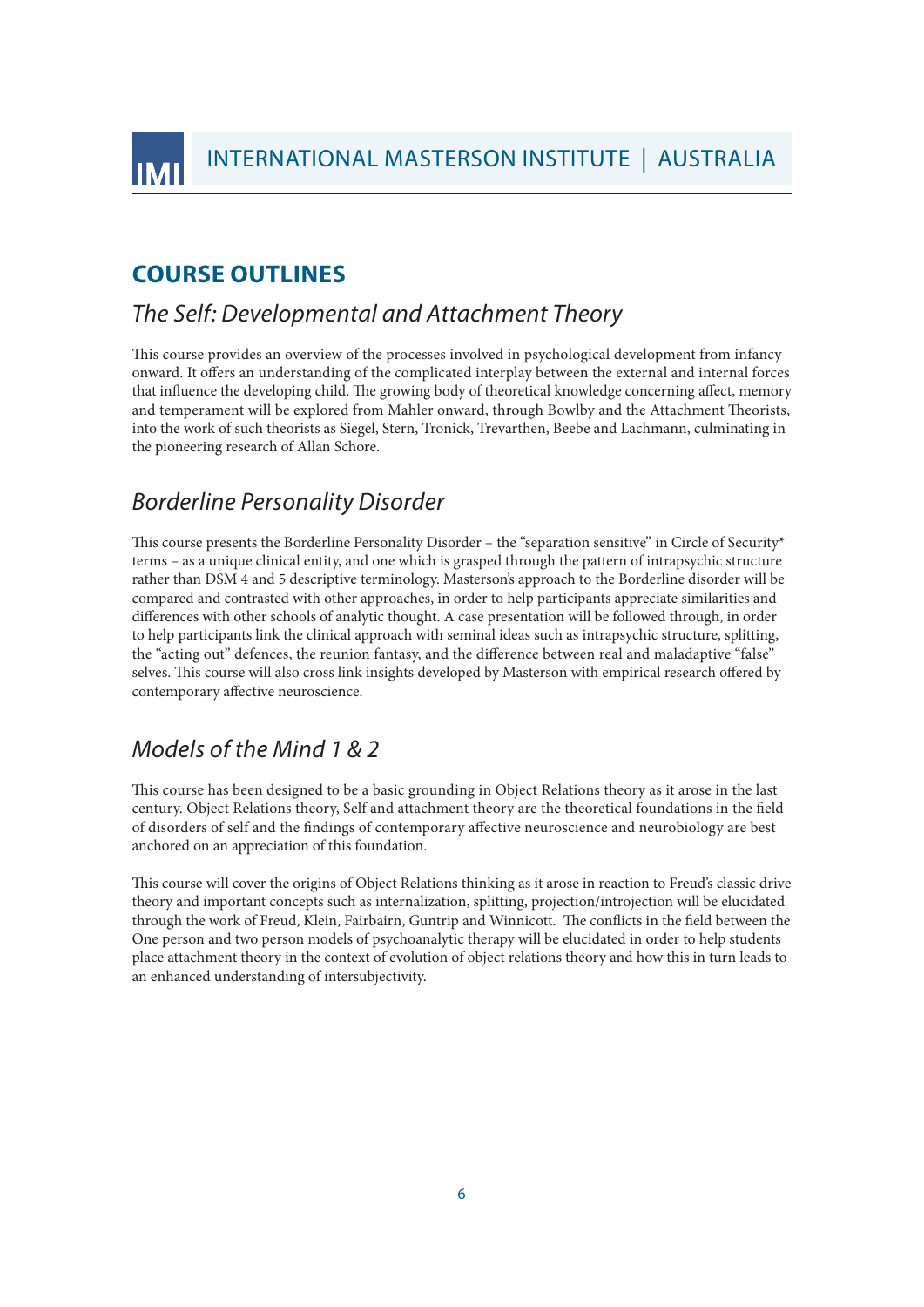

## *Neurobiology*

This course will focus on the revolution that has occurred in neurobiology since the 1980's, which has profoundly altered our conceptions of memory, anxiety, behaviour, learning and so on. Enough research has been done that one can accurately refer to work that addresses a "neurobiology of the self". This course continues the examination the work of prominent neurobiologically oriented theorists such as Allan Schore, Jaak Panksepp, Daniel Siegel and Gerald Edelman. Their contribution to the current understanding of the self is critical and complementary to a comprehensive dynamic formulation, and the way in which clinical neurobiological formulations both expand and validate affect based psychodynamic theories will be explored.

#### *Narcissistic Personality Disorder*

This course presents the Narcissistic Personality Disorder – the "esteem sensitive" in Circle of Security terms – as one point on the wider spectrum of the psychology of narcissism. Using developmental theory, it specifically attempts to integrate theoretical understanding of the Narcissistic Disorder with the clinical picture presented by a patient suffering from Narcissistic Personality Disorder. Clinical models such as the Conversational Model and other models that focus on narcissism are used to contrast the unique aspects of Masterson's emphasis on intrapsychic structure in his clinical model. As with the course on the Borderline Disorder, this course will include both a didactic and clinical component.

## *Schizoid Personality Disorder*

Schizoid phenomena were especially articulated in the work of Fairbairn, Guntrip, and to some extent Melanie Klein. However, the most contemporary clinical elaboration of how these phenomena can best be understood in the elucidation of the schizoid personality disorder is found in the work of Ralph Klein MD. This course will examine how his treatment interventions have been designed to facilitate progress in the treatment of a disorder that has often been regarded as "untreatable". This course will examine the evolution of ideas around schizoid phenomena as a prelude to focussing on how Klein's model enables clinicians to both understand and effectively intervene in the distancing defences of the "safety sensitive"personality.\*

Kent Hoffman, Glen Cooper, Bert Powell's "Circle of Security"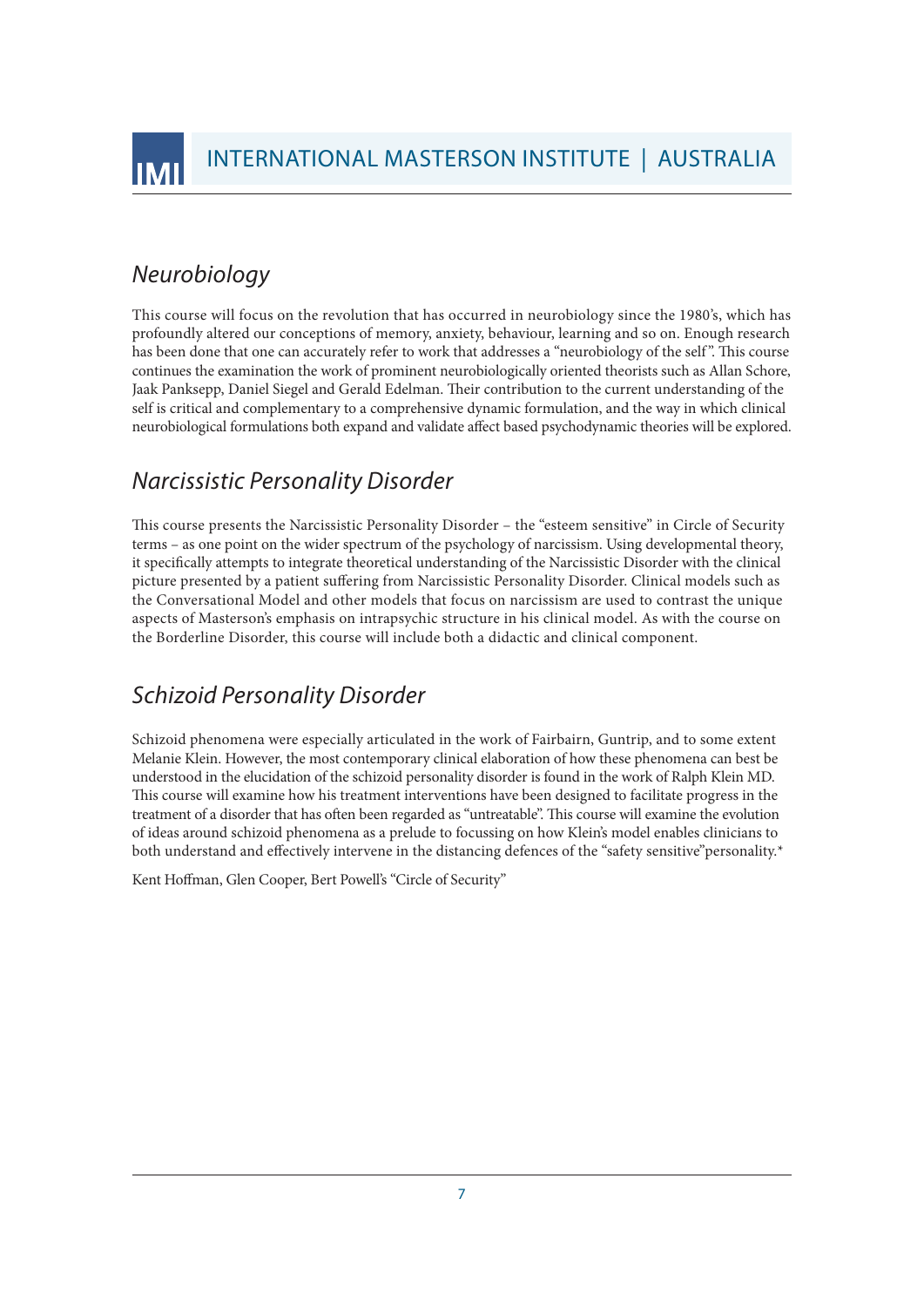INTERNATIONAL MASTERSON INSTITUTE | AUSTRALIA

## *Differential Diagnosis*

INTERNATIONAL MASTERSON INSTITUTE

In this program, which focuses largely upon the personality disorders, the capacity to make a differential diagnosis is of crucial significance, especially as The Masterson Approach recognizes that patients with different diagnoses profit from different clinical interventions. Thus a comprehensive course in differential diagnosis refocuses the clinician's attention on understanding not only the features which differentiate the personality disorders from each other, but, equally important, the course demonstrates the overlap, interface, and co-morbidity of other forms of psychopathology with the personality disorders. Thus, special attention is paid to differentiating the personality disorders from one another, as well as from the neuroses, and the psychoses. As well, the course will attempt to create a deeper understanding of the broad field of mood, anxiety and substance abuse disorders.

#### *Continuous Case Conference*

The continuous case seminar, which commences in Semester One, is used throughout the "2+1" training as a vehicle to provide an in‐depth study of the psychotherapeutic process as it pertains to the treatment of disorders of self. Issues explored include differential diagnosis,choice of therapeutic modality, stages of psychotherapy, establishing a therapeutic alliance,differential use of therapeutic interventions and the vicissitudes of transference and countertransference. As participants track progress of patients, they will be able to observe the ways in which rigorous attention must be paid to adjusting therapeutic interventions and therapeutic pressure dependent on the specific nature of the patient's pathology as well as other patient's capacity to respond – all within the framework of a consistently maintained therapeutic neutrality.

## *Trauma And Personality Disorder*

The distinction between issues and behaviours which arise from underlying personality disorder from those which arise from the impact of trauma is crucial to the effective treatment of both. Clinicians trained in character work often miss the interweaving of trauma and the self, and set aside traumatic material as "crisis work" to be handled elsewhere. \* This course will focus on teaching participants to understand how strengthening the patient's self is essential to the overcoming of trauma, and how to work with both.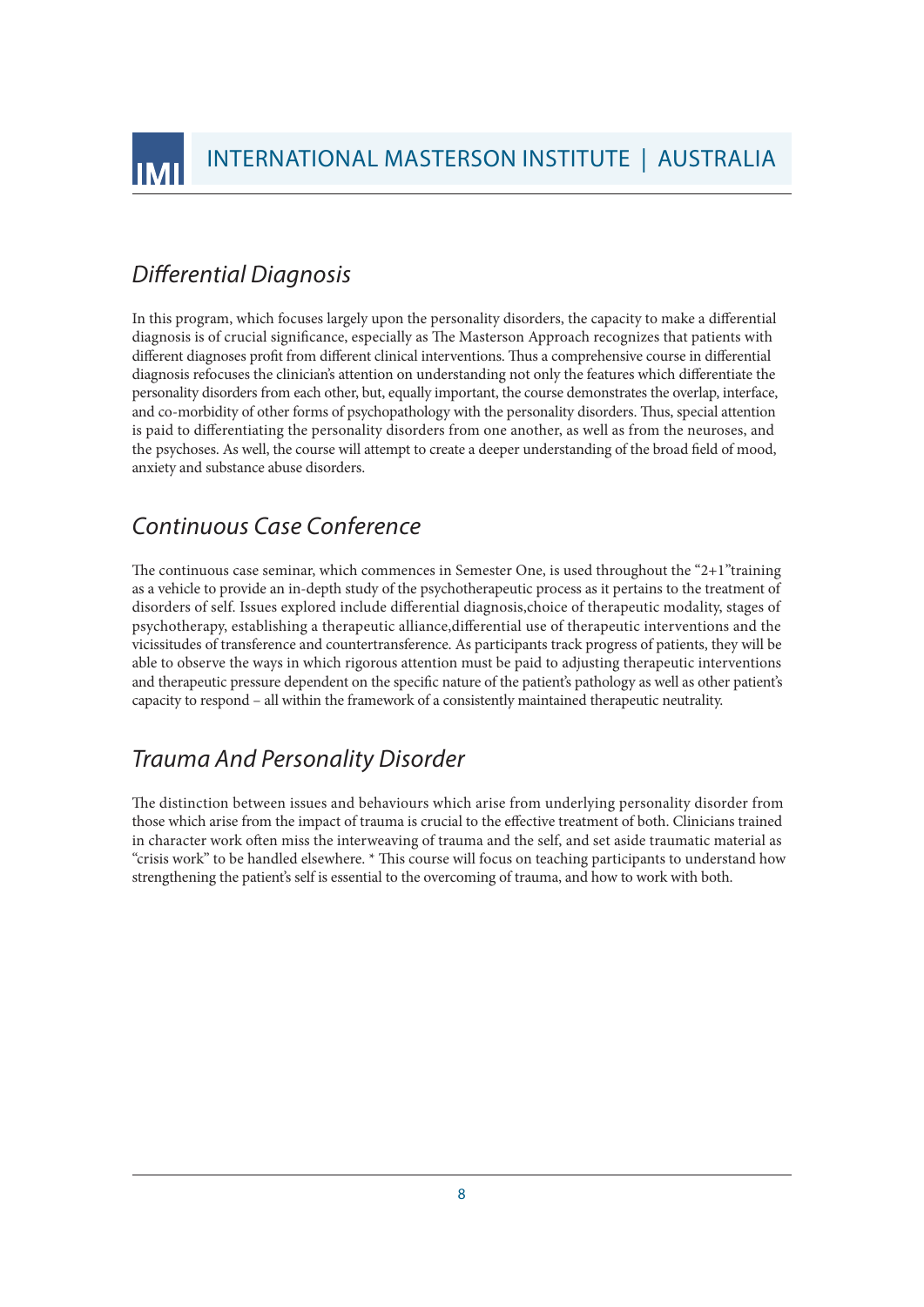INTERNATIONAL MASTERSON INSTITUTE

#### **ADMISSION REQUIREMENTS**

Enrollment is open to registered mental health professionals holding a professional degree from an accredited institution. An application is required, including a Curriculum Vitae, professional and personal references and a personal statement. In addition, the faculty of the Institute conducts individual interviews. Suitability for enrollment is determined through assessment of intellectual ability, motivation, and personal and professional maturity.

#### **PAYMENT OF FEES**

**Tuition:** \$2000.00 (includes GST).

**Supervision:** \$100.00 per session (\$US100.00 for USA based supervisors)

"+1" YEAR: \$1000.00 per semester.

#### *Schedule of Payments*

A non‐refundable tuition deposit (credited toward tuition) of \$200.00 is required at time of acceptance.

We require \$1000.00 at the commencement of each semester, with the remaining \$1000 to be paid by the last class of each semester.

It is the responsibility of every participant to arrange with each supervisor how and when supervision will be paid.

#### **ONLINE EDUCATION**

In order to make our online courses available to candidates from anywhere in the world we use WebEx video conferencing software which is delivered over the Cisco WebEx cloud. This software provides real-time collaboration with your colleagues over any web device.